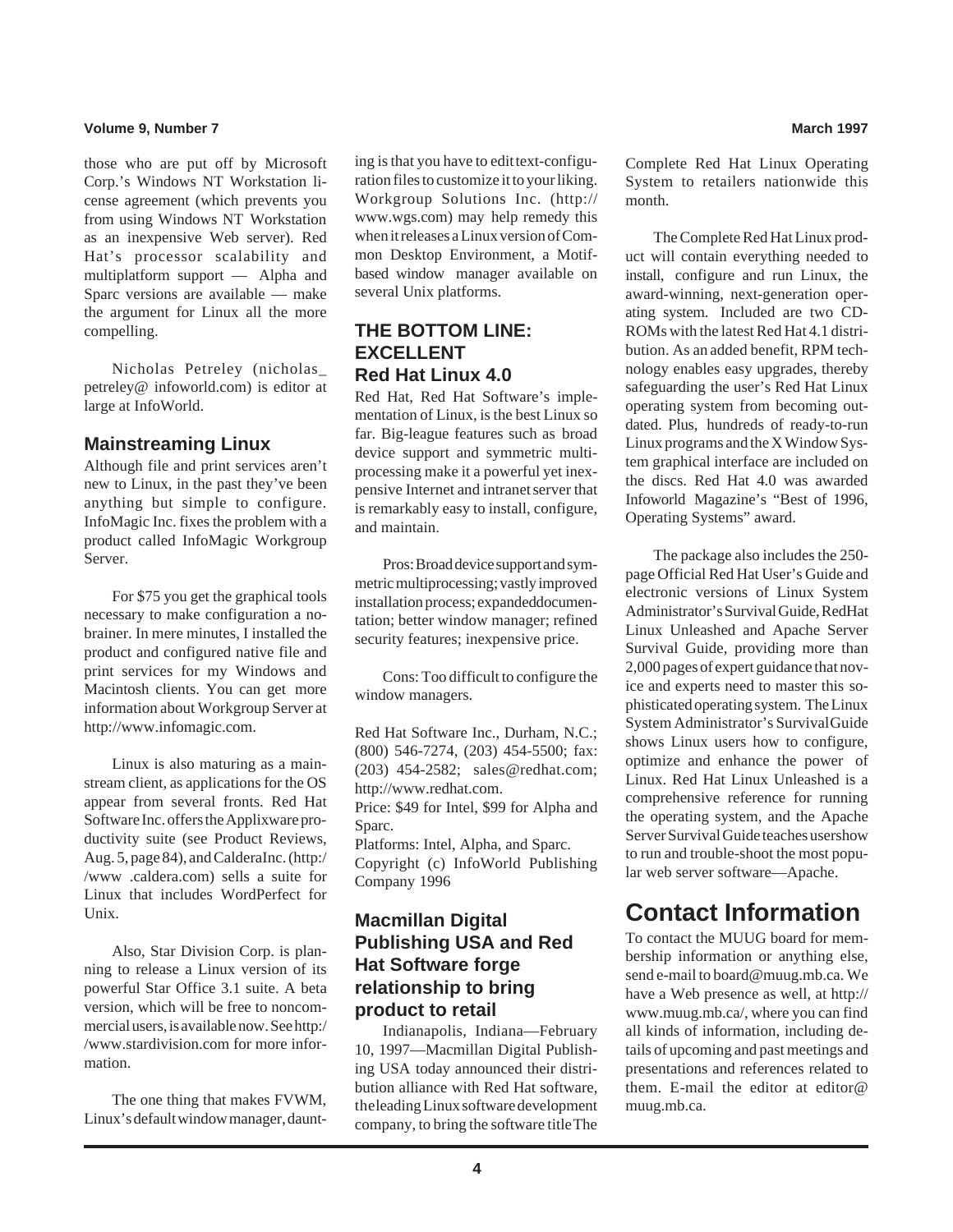bother to bestow a Product of the Year award in this category; this year we present two. One of them goes to Red Hat Linux 4.0.

Linux has traditionally enjoyed a great deal of popularity outside of the corporate environment. But as establishing an Internet presence becomes significant for businesses, Linux — already embraced by several Internet service providers — becomes a natural choice.

Red Hat brings together a winning combination of software such as the Metro/X windows accelerator, a multiprocessor-ready kernel, true plug-andplay autodetection, and the best features one might expect from this implementation of Unix. Red Hat also includes its own desktop windows with a Windows 95 look and feel.

A growing list of software vendors provide applications for Linux, and standard Unix accessories, such as a compiler and GNU emacs, a popular GUI text editor, are in there, as well as HTTP, FTP, and Telnet daemons. For those who like to peek under the OS hood, Red Hat also includes a complete sourcecode library.

## **Cheap, powerful Red Hat Linux 4.0 has no Webconnection limits**

*By Nicholas Petreley*

After looking at Red Hat Linux 4.0, I'm in awe of how quickly the Linux operating system is moving forward.

Last summer (see "Linux may give reasons to remove Win95, NT from your desktop system," July 8, page 107) I predicted that Linux, an already popular implementation of Unix, would infiltrate mainstream corporate America. If Red Hat Software Inc. (and all the unsung Linux contributors) continue advancing Linux at the present rate, such

widespread adoption is guaranteed.

Simply put, Red Hat is easily the best Linux version released to date. It's a must-try for users new to Linux and a must-have for veterans.

## **Up, up, and away**

Red Hat's installation program makes it far easier to install than any other version of Linux I've tried, including prior versions of Red Hat. It shields you from enough complexity to keep it simple, yet it provides enough options to satisfy Linux geeks.

Red Hat comes with the Apache Web server, one of the most popular servers on the Internet. The server can be installed, configured, and set to run automatically with no more than a click on a single check box during system installation. Setup of FTP (File Transfer Protocol) services is equally easy.

It's just as simple to add Web and FTP services after installation. That's thanks to Red Hat's now famous among Linux users, at least — installation and removal utility called Red Hat Package Manager.

The OS can be a network file system (NFS) server to Unix clients, and it can provide native file and printservices to any 16-bit or 32-bit Windows client and AppleTalk services to Macintosh clients. Red Hat can also be used as a client to NFS and NetWare.

Red Hat licenses and includes Metro Link Inc.'s accelerated X engine, Metro-X, which supports a long list of display adapters. A number of video cards I had problems with in Windows 95 and Windows NT (including the Elsa Winner 2000 Pro and Matrox Millenium MGA) have enjoyed good support by Metro-X for some time.

The Metro-X driver absolutely blazes on my Matrox Millenium MGA card. In addition, Metro Link offers OpenGL for Linux separately if you want to build 3-D graphics applications.

## **A pretty face and more**

This version of Red Hat introduces a new version of FVWM, now called The Next Level. FVWM is a window manager that is configured to look and feel something like Windows 95, with cascading start menus, a task bar, and a pager that lets you switch among a set of virtual desktops. Switching between desktops on my machine is instantaneous, faster than anything I've seen on Windows 95, Windows NT, or OS/2.

The Linux kernel used in this release of Red Hat supports symmetric multiprocessing, a feature that brings Linux into the scalability big league.

It also supports dynamic loading of support modules. That means you can set up the system to load certain features, such as the capability to read OS/ 2 High Performance File System (HPFS)-formatted drives, only when needed.

Linux can read and write to a long list of file systems, including DOS File Allocation Table (FAT), Virtual FAT (Windows 95/NT long file names), and HPFS. Free NT File System drivers are also available from a variety of FTP sites.

One of the most important enhancements to this version of Red Hat is support for pluggable authentication modules (PAM). PAM is a tremendously flexible means of letting you choose the levels of security you want to attach to any service your server provides — from simple log-in to remote access of applications and FTP services. Essentially, PAM paves the way to soothe fears about Unix security.

A low price and easy installation make Red Hat the ideal alternative for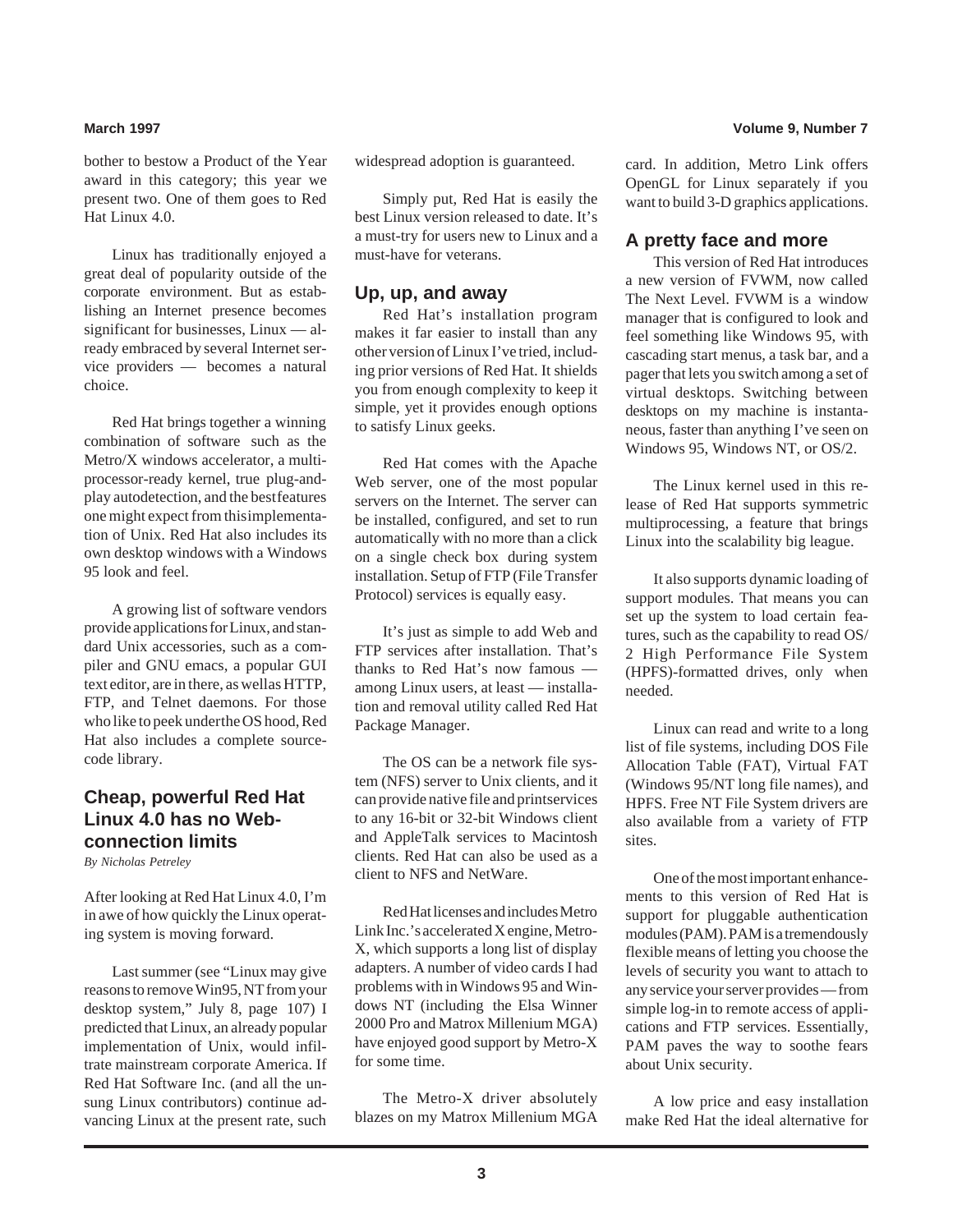## **Volume 9, Number 7 March 1997**

battery saving feature ensures exceptional battery life.

AvailabilityThe OpenDOS binary may be downloaded from the Caldera web site by accessing the "products and solutions" link at http:// www.caldera.com/. For more information on OpenDOS or other Caldera products and technologies, please call (800) 850-7779 in the US, (801) 269-7012 internationally or by E-mail at orders@caldera.com.

Caldera uses its own technological and marketing resources to leverage technologies including the Linux operating system created by independent developers worldwide, and the OpenDOS product range. Visit the Caldera web site at http://www.caldera.com/. For orders and information call (800) 850- 7779 in the US or +1 801 269 7012 internationally.

Caldera is a registered trademark; and Caldera OpenLinux, Caldera Network Desktop, Caldera Solutions CD and Caldera OpenDOS are trademarks of Caldera Inc. NetWare and Personal NetWare are registered trademarks of Novell Inc, Microsoft, Microsoft Windows, and Microsoft Windows for Workgroups are trademarks or registered trademarks of Microsoft Inc. UNIX is a registered trademark, in the United States and other countries, licensed exclusively through X/OPEN Company Limited. Netscape Communications, the Netscape Communications logo, Netscape and Netscape Navigator are trademarks of Netscape Communications Corporation. All other products, services, companies and publications are trademarks or registered trademarks of their respective owners.

## **Bliss, a Linux "virus"**

Bliss has been called a virus for Linux, a common Unix trojan, a virus-

like trojan with worm-like features etc, depending on whom you ask. Apparently, the definitions aren't very clear. Here's its story.

The first sighting on the linux-security mailing list happened around January 31, 1997.

Then, on February 5th, the author of bliss, apparently a nice guy concerned that an earlier alpha version of his code (which was posted on September 29, 1996 to comp.security.unix, alt.comp.virus and comp.os.linux.misc) could still be in use, posted version 0.4.0 to comp.security.unix, complete with ample warnings and the prospect of a future (GPL'ed?) source code release.

It was promptly analyzed by Alan Cox on February 8th, and, one day later and much more comprehensively, by Ray Lehtiniemi. Quick summary: if you run bliss (which is, by the way, not specific to Linux and can be compiled for SunOS, Solaris, and OpenBSD), it tries to attach itself to all binaries that you have write access to, on all machines that you have rsh access to.

It writes a neat log of all its actions to /tmp/.bliss and even has a —blissuninfect-files-please command line option that sometimes might come handy, and actually does what it promises. Bliss was compiled with helpful debugging information.

I especially like the feature where it tries to patch the Linux kernel source, so that the next kernel compilation will produce a much more cooperative Linux.

Moral: don't run it, especially if you're root. That's all there is to it. We all knew already that we should never do anything but system administration as root, now didn't we? We also should never run executables that we haven't compiled ourselves from inspected sources. Big deal. Enter McAfee.

McAfee is a company that makes its money from the fact that people continue to use inferior operating systems that can easily be infected with viruses, with disastrous results. In their press release, dated February 5 and widely reprinted in clueless media everywhere, they claim to have "discovered" bliss (actually, they are talking about the earlier alpha version, but they don't know this), a program that had been publicly available for several months at that time.

They also recommend that you run one of their binaries, without letting you look at the sources, of course. Now what have we learned a moment ago: is that a good idea? An analysis of the press announcement has been provided by Russ Allbery.

Another message shows that the information about bliss was provided to McAfee by a participant on the linuxsecurity mailing list, where the sighting of the alpha version had been posted previously. McAfee, the heroic virus discoverer! Savior of the universe!

And, on a final note: bliss shows that Linux is popular enough to attract virus writers, bliss makes people afraid of running as root which they shouldn't do anyway, and bliss makes people reluctant to run programs without inspectable sources. All hail bliss!

### **Appendix**

For the paranoid: To check whether anything on your system is infected by bliss, do cat/tmp/.bliss. To protectagainst similar programs, use tripwire.

## **From InfoWorld RED HAT SOFTWARE INC.**

With new software always coming from Microsoft and IBM, the desktop operating system market changes every year. And so do our opinions.

Last year we were unimpressed with the crop of OS offerings and didn't